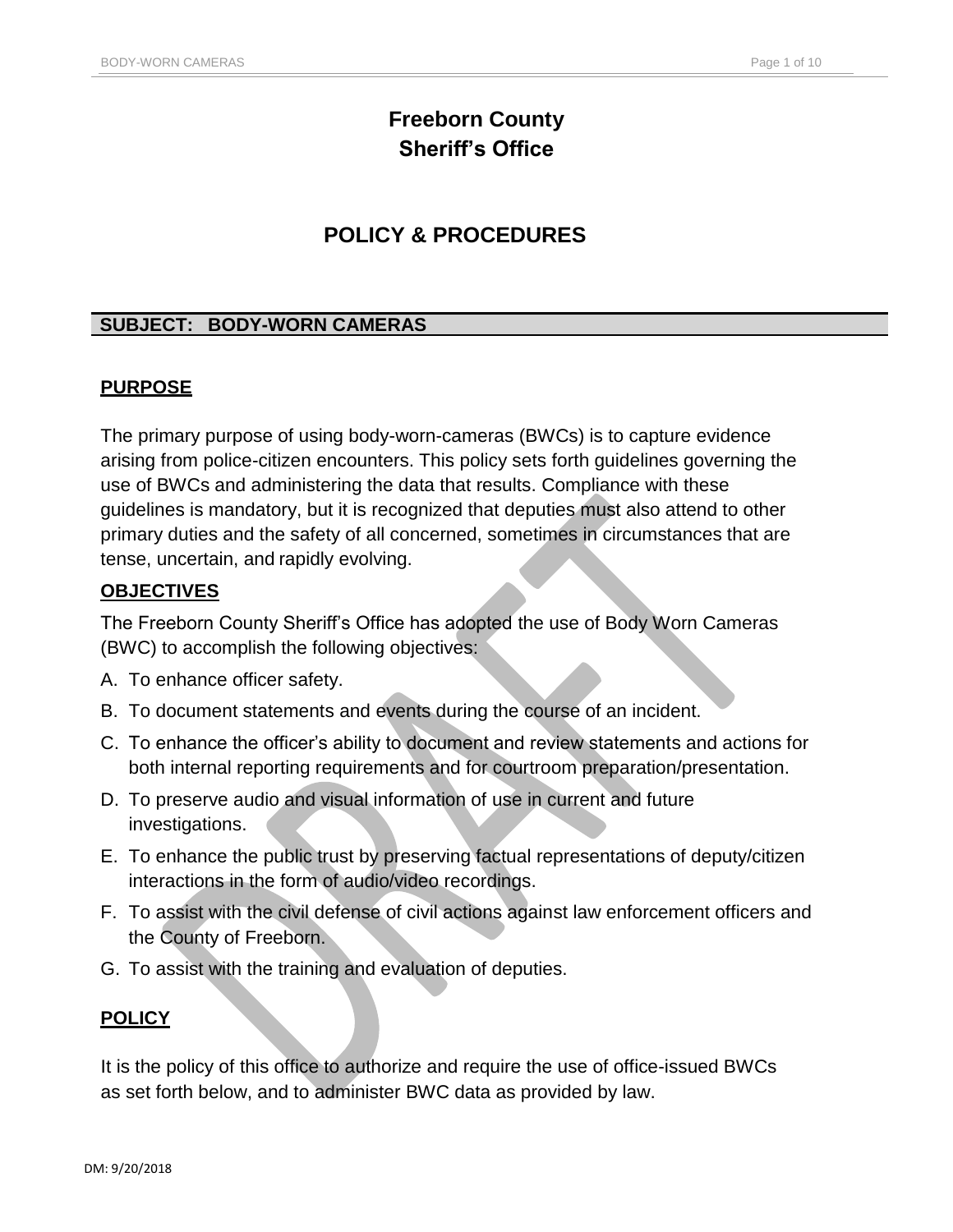#### **Scope**

This policy governs the use of BWCs in the course of official duties. It does not apply tothe use of squad-based (dash-cam) recording systems. The Sheriff or designee may supersede this policy by providing specific instructions for BWC use to individual deputies, or providing specific instructions pertaining to particular events or classes of events including, but not limited to, political rallies and demonstrations. The Sheriff or designee may also provide specific instructions or standard operating procedures for BWC use to deputies assigned to specialized details, including but not limited to, carrying out duties in courts or guarding prisoners or patients in hospitals and mental health facilities and detective duties.

#### **DEFINITIONS**

The following phrases have special meanings as used in this policy:

- A. **MGDPA or Data Practices Act** refers to the Minnesota Government Data Practices Act, Minn. Stat. § 13.01, et seq.
- B. **Records Retention Schedule** refers to the General Records Retention Schedule for the Minnesota counties.
- C. **Law enforcement-related information** means information captured or available for capture by use of a BWC that has evidentiary value because it documents events with respect to a stop, arrest, search, citation, or charging decision.
- D. **Evidentiary value** means that the information may be useful as proof in a criminal prosecution, related civil or administrative proceeding, further investigation of an actual or suspected criminal act, or in considering an allegation against a law enforcement agency or deputy.
- E. **General citizen contact** means an informal encounter with a citizen that is not and does not become law enforcement-related or adversarial, and a recording of the event would not yield information relevant to an ongoing investigation. Examples include, but are not limited to, assisting a motorist with directions, summoning a wrecker, or receiving generalized concerns from a citizen about crime trends in his/her neighborhood.
- F. **Adversarial** means a law enforcement encounter with a person who becomes confrontational, during which at least one person expresses anger, resentment, or hostility toward the other, or at least one person directs toward the other verbal conduct consisting of arguing, threatening, challenging, swearing, yelling, or shouting. Encounters in which a citizen demands to be recorded or initiates recording on his/her own are deemed adversarial.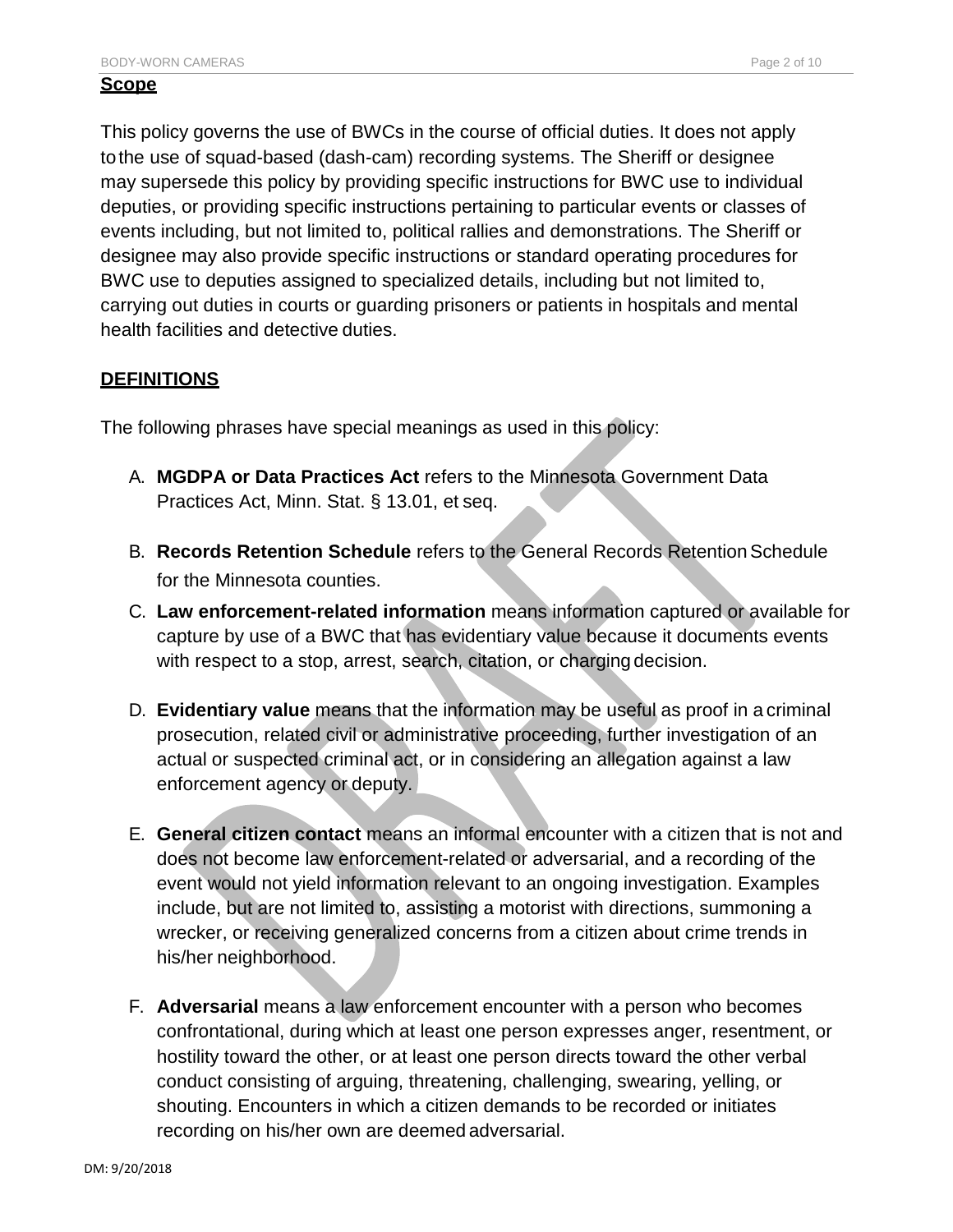- G. **Unintentionally recorded footage** is a video recording that results from an deputy's inadvertence in operating the deputy's BWC, provided that no portion of the resulting recording has evidentiary value. Examples of unintentionally recorded footage include, but are not limited to, recordings made in station house locker rooms, restrooms, and recordings made while deputies were engaged in conversations of a non-business, personal nature, with the expectation that the conversation was not being recorded.
- H. **Official duties,** for purposes of this policy, means that the deputy is on duty and performing authorized law enforcement services on behalf of this agency.

#### **Use and Documentation**

- A. Deputies may use only department-issued BWCs in the performance of official duties for this agency or when otherwise performing authorized law enforcement services as an employee of this office.
- B. All deputies on duty in uniform shall use a BWC, if issued, unless permission has been granted by a supervisor in writing, to deviate from this clause. Plain clothes investigators/deputies and administrators are allowed to use BWCs when interacting with citizens, when appropriate.
- C. Deputies who have been issued BWCs shall operate and use them consistent with this policy. Deputies shall conduct a function test of their issued BWCs at the beginning of each shift to make sure the devices are operating properly. Deputies noting a malfunction during testing or at any other time shall promptly report the malfunction to the deputy's supervisor and shall document the report in writing. Supervisors shall take prompt action to address malfunctions and document the steps taken in writing.
- D. Deputies should wear their issued BWCs at the location on their body and in the manner specified in training, unless permission has been granted by a supervisor, in writing, to deviate from this clause.
- E. Deputies must document BWC use and non-use as follows:
	- *1.* Whenever a deputy makes a recording, the existence of the recording shall be documented in an incident report, citation or in the current Records Management System*.*
	- 2. Whenever a deputy fails to record an activity that is required to be recorded under this policy or captures only a part of the activity, the deputy must document the circumstances and reasons for not recording in an incident report, or the current Records Management System. Supervisors shall review these reports and initiate any corrective action deemed necessary.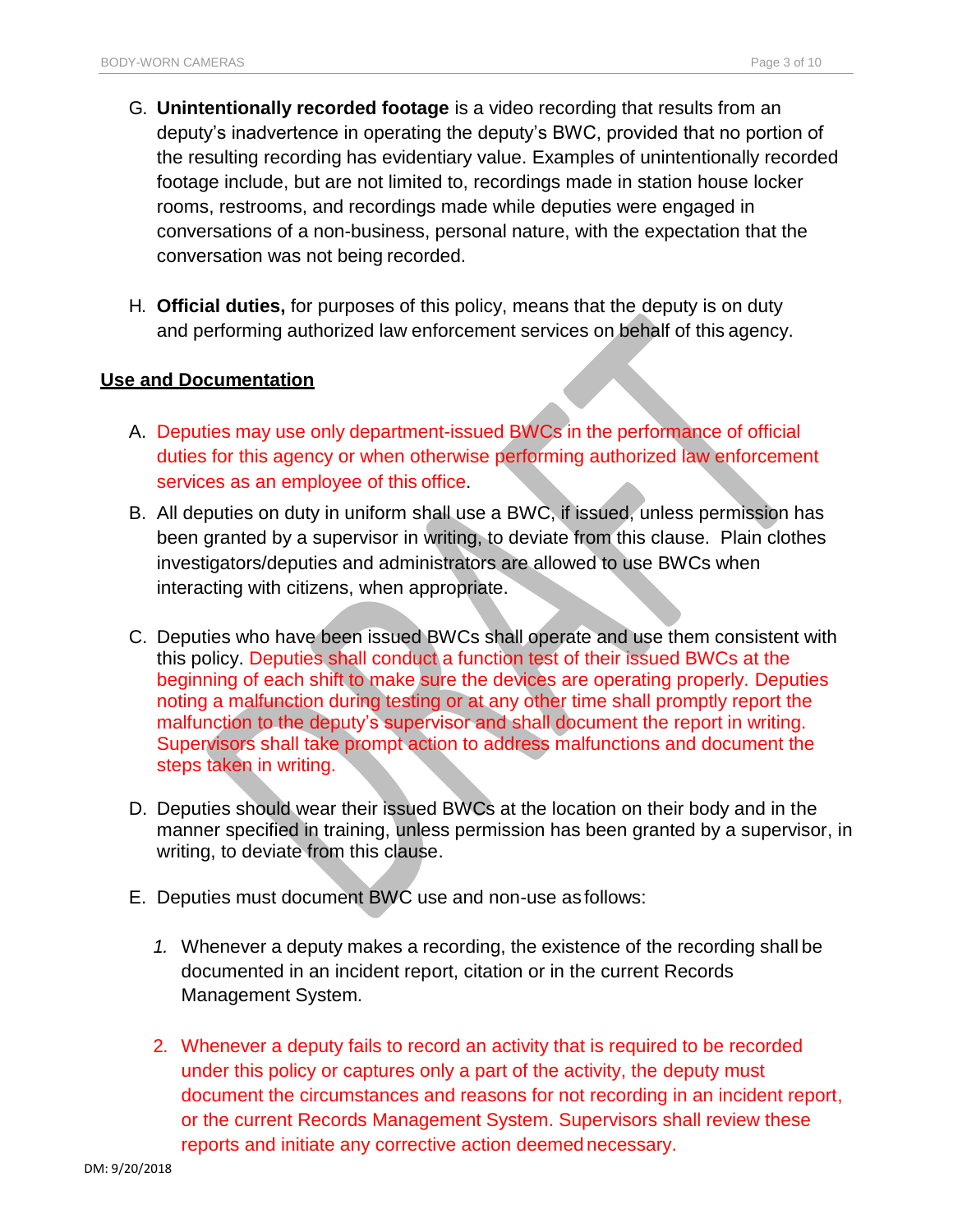- F. The office will maintain the following records and documents relating to BWC use, which are classified as public data:
	- 1. The total number of BWCs owned or maintained by theagency;
	- 2. A daily record of the total number of BWCs actually deployed and used by deputies and, if applicable, the precincts in which they were used;
	- 3. The total amount of recorded BWC data collected and maintained;and
	- 4. This policy, together with the Records Retention Schedule.

#### **Guidelines for Recording**

- A. Deputies shall activate their BWCs when responding to all calls for service and during all law enforcement-related encounters and activities, including but not limited to pursuits, *Terry* stops of motorists or pedestrians, arrests, searches, suspect interviews and interrogations, and during any police/citizen contacts that becomes adversarial. However, deputies need not activate their cameras when it would be unsafe, impossible, or impractical to do so, but such instances of not recording when otherwise required must be documented as specified in the Use and Documentation guidelines, part (E)(2) (above).
- B. Deputies have discretion to record or not record general citizen contacts.
- C. Deputies have no affirmative duty to inform people that a BWC is being operated or that the individuals are being recorded.
- D. Once activated, the BWC should continue recording until the conclusion of the incident or encounter, or until it becomes apparent that additional recording is unlikely to capture information having evidentiary value. The deputy having charge of a scene shall likewise direct the discontinuance of recording when further recording is unlikely to capture additional information having evidentiary value. If the recording is discontinued while an investigation, response, or incident is ongoing, deputies shall state the reasons for ceasing the recording on camera before deactivating their BWC. If circumstances change, deputies shall reactivate their cameras as required by this policy to capture information having evidentiary value.
- E. Deputies shall not intentionally block the BWC's audio or visual recording functionality to defeat the purposes of thispolicy.
- F. Recording may be temporarily ceased or the audio muted to exchange information with other officers, legal counsel, or the lens obstructed in order to avoid capturing images of undercover officers, informants, or citizens where based on training and experience, in the judgment of the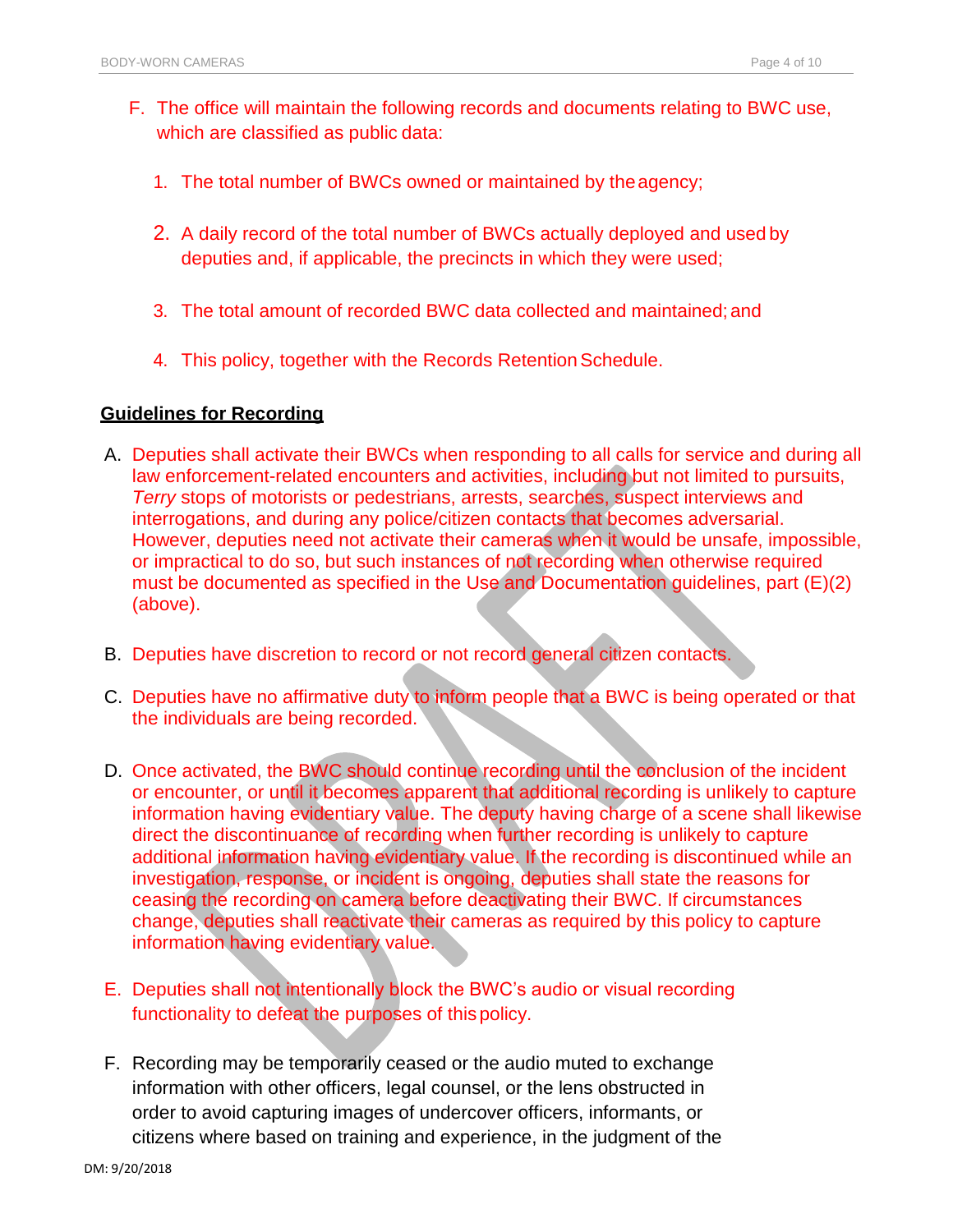deputy, recording would not be appropriate or consistent with this policy. The reason to cease and resume recording (or to mute or obstruct the lens) will be noted by the deputy on the recorder or in a report.

G. Notwithstanding any other provision in this policy, deputies shall not use their BWCs to record other agency personnel during non-enforcement related activities, such as during pre- and post-shift time in locker rooms, during meal breaks, or during other private conversations, unless recording is authorized as part of an administrative or criminal investigation.

#### **Special Guidelines for Recording**

Deputies may, in the exercise of sound discretion, determine:

- A. To use their BWCs to record any police-citizen encounter if there is reason to believe the recording would potentially yield information having evidentiary value, unless such recording is otherwise expressly prohibited.
- B. Deputies should use their BWCs *and* squad-based audio/video systems to record their transportation and the physical transfer of persons in their custody to hospitals, detox and mental health care facilities, juvenile detention centers, and jails, but otherwise should not record in these facilities unless the deputy anticipates witnessing a criminal event or being involved in or witnessing an adversarial encounter or use-of-force incident.

## **Downloading and Labeling Data**

- A. Each deputy using a BWC is responsible for transferring or assuring the proper transfer of the data from his or her camera to Watchguard Evicence Library via the docking station by the end of that deputy's shift. However, if the deputy is involved in a shooting, in-custody death, or other law enforcement activity resulting in death or great bodily harm, a supervisor or investigator shall take custody of the deputy's BWC and assume responsibility for transferring the data from it.
- B. Deputies shall label the BWC data files at the time of video capture or transfer to storage, and should consult with a supervisor if in doubt as to the appropriate labeling. Deputies should assign as many of the following labels, as are applicable, to each file:

## **Classification**

DM: 9/20/2018 Traffic Warning Traffic Citation Traffic Accident Assault Disorderly Conduct Domestic Drug Charge/Seizure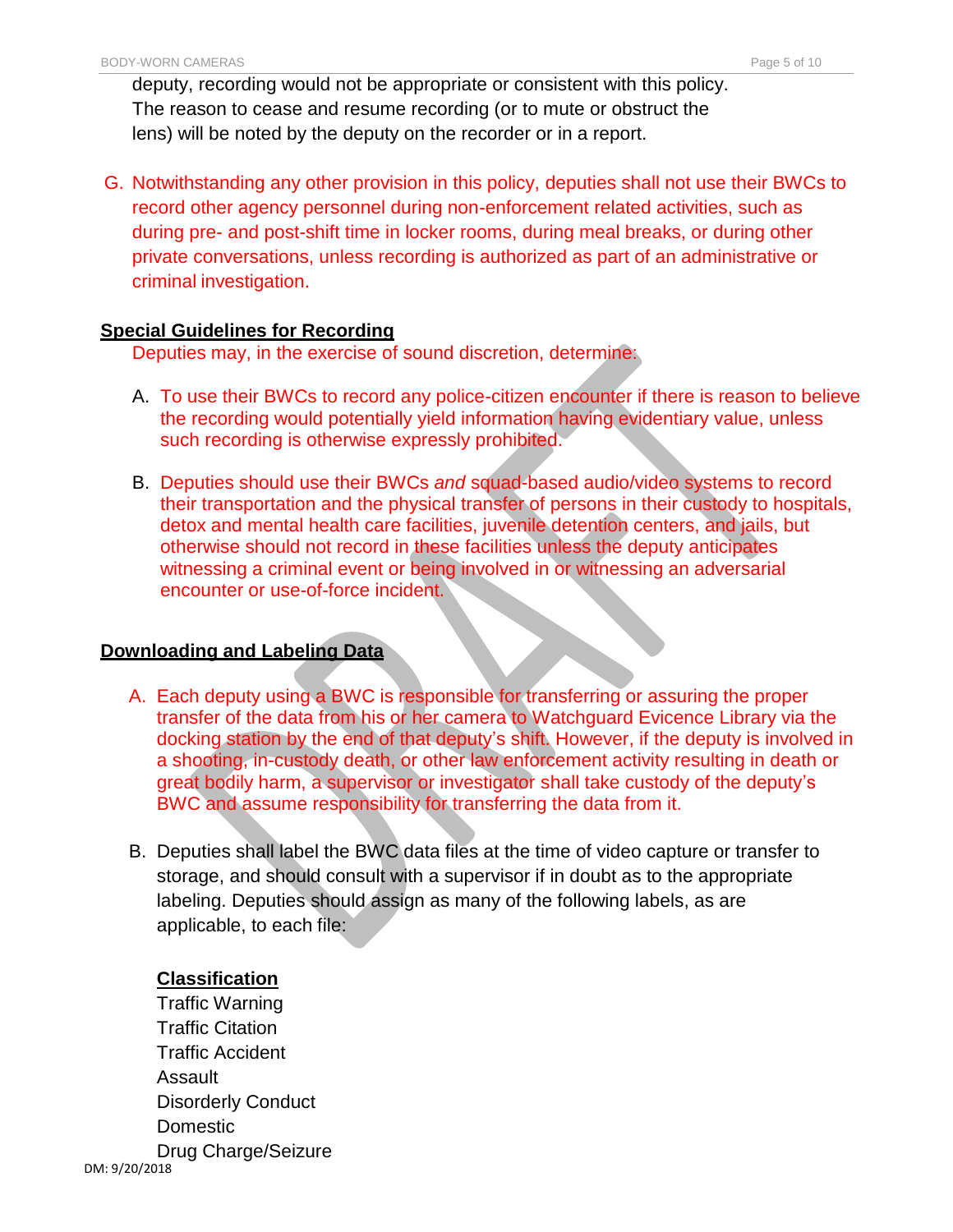| D.U.I.                      |
|-----------------------------|
| <b>Vehicle Pursuit</b>      |
| <b>Motorist Assist</b>      |
| Suspicious Vehicle/Behavior |
| Medical                     |
| Alarms                      |
| Transport                   |
| Misc.                       |
| <b>Test Recording</b>       |
| Evading                     |
| None                        |
| Arrest                      |
| Injury                      |
| Interview                   |
| Unknown                     |
|                             |

C. Labeling and flagging designations may be corrected or amended based on additional information.

## **Administering Access to BWC Data**

- A. **Data subjects.** Under Minnesota law, the following are considered data subjects for purposes of administering access to BWC data:
	- 1. Any person or entity whose image or voice is documented in the data.
	- 2. The deputy who collected the data.
	- 3. Any other deputy whose voice or image is documented in the data, regardless of whether that deputy is or can be identified by therecording.
- B. **BWC data is presumptively private.** BWC recordings are classified as private data about the data subjects unless there is a specific law that provides differently. As a result:
	- 1. BWC data pertaining to people is presumed private, as is BWC data pertaining to businesses or other entities.
	- 2. Some BWC data is classified as confidential (see C. below).
	- 3. Some BWC data is classified as public (see D. below).

DM: 9/20/2018 C. **Confidential data.** BWC data that is collected or created as part of an active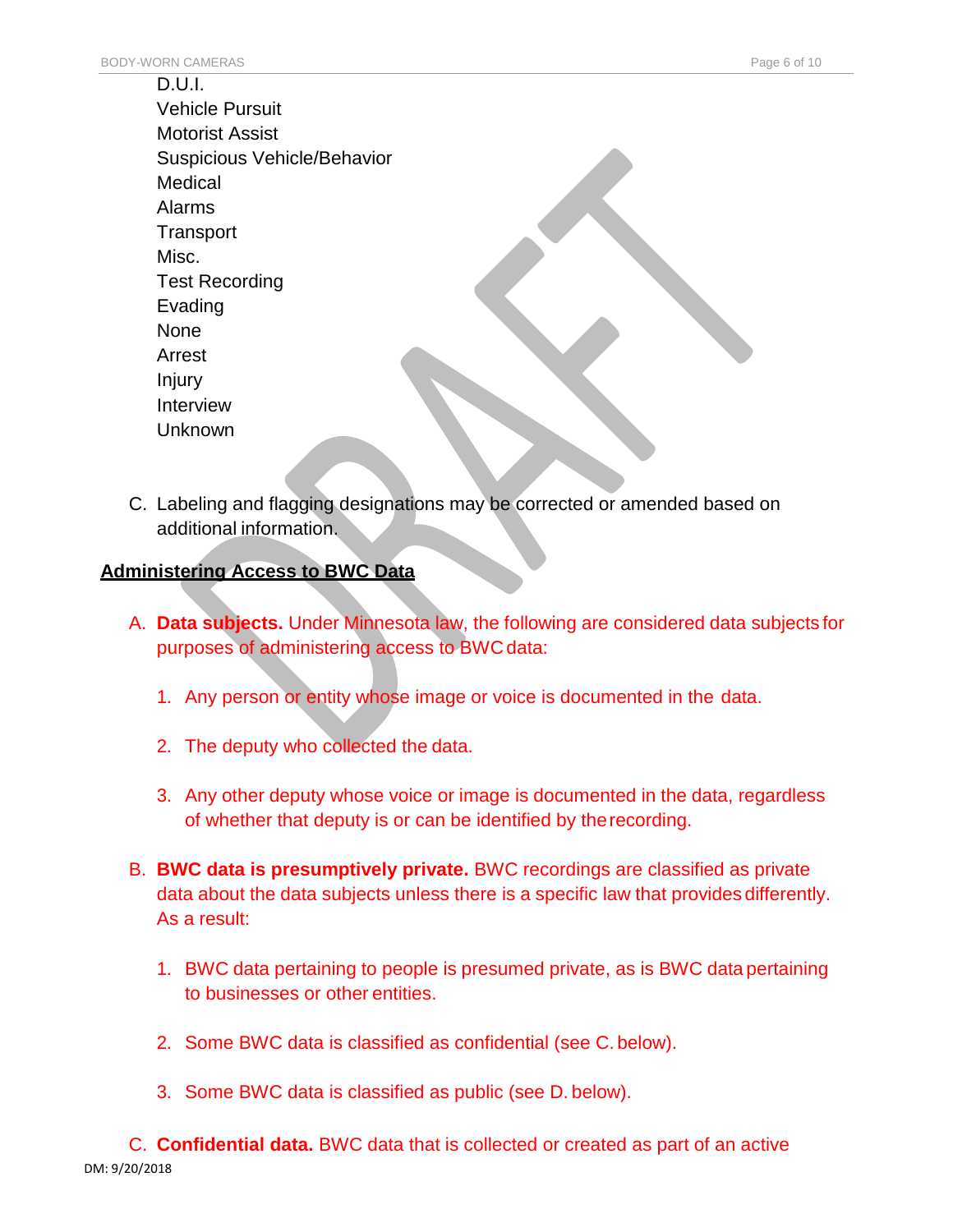criminal investigation is confidential. This classification takes precedence overthe "private" classification listed above and the "public" classifications listed below.

- D. **Public data.** The following BWC data is public:
	- 1. Data documenting the discharge of a firearm by a peace officer in the course of duty, other than for training or the killing of an animal that is sick, injured, or dangerous.
	- 2. Data that documents the use of force by a peace officer that results in substantial bodily harm.
	- 3. Data that a data subject requests to be made accessible to the public, subject to redaction. Data on any data subject (other than a peace officer) who has not consented to the public release must be redacted [*if practicable*]. In addition, any data on undercover peace officer's must be redacted.
	- 4. Data that documents the final disposition of a disciplinary action against a public employee.

However, if another provision of the Data Practices Act classifies data as private or otherwise not public, the data retains that other classification. For instance, data that reveals protected identities under Minn. Stat. § 13.82, subd. 17 (e.g., certain victims, witnesses, and others) should not be released even if it would otherwise fit into one of the public categories listed above.

- E. **Access to BWC data by non-employees.** Deputies shall refer members of the media or public seeking access to BWC data to the Records Division who, shall process the request in accordance with the MGDPA and other governing laws. In particular:
	- 1. An individual shall be allowed to review recorded BWC data about himself/herself and other data subjects in the recording, but access shall notbe granted:
		- a. If the data was collected or created as part of an activeinvestigation.
		- b. To portions of the data that the agency would otherwise be prohibited by law from disclosing to the person seeking access, such as portions that would reveal identities protected by Minn. Stat. § 13.82, subd. 17.
	- 2. Unless the data is part of an active investigation, an individual data subject shall be provided with a copy of the recording upon request, but subject to the following guidelines on redaction: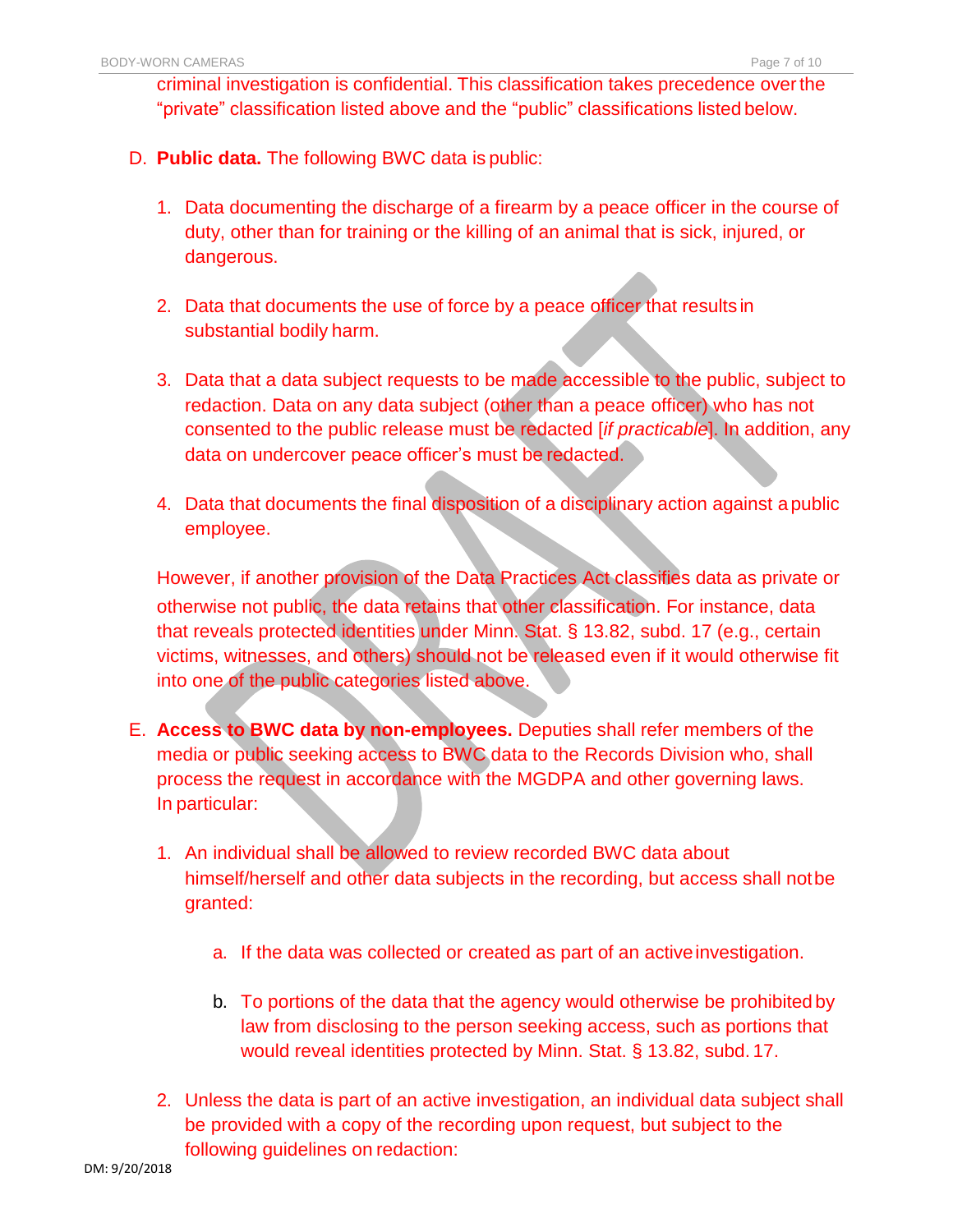- a. Data on other individuals in the recording, who do not consent to the release, must be redacted.
- b. Data that would identify undercover deputies must beredacted.
- c. Data on other deputies who are not undercover, and who are on duty and engaged in the performance of official duties, may not be redacted.
- F. **Access by peace officer and law enforcement employees.** No employee may have access to the department's BWC data except for legitimate law enforcement or data administration purposes:
	- 1. Deputies may access and view stored BWC video only when there is a business need for doing so, including the need to defend against an allegation of misconduct or substandard performance. Deputies may review video footage of an incident in which they were involved prior to preparing a report, giving a statement, or providing testimony about the incident.
	- 2. Agency personnel shall document their reasons for accessing stored BWC data *[in the manner provided within the database] [or, specify manner of documentation]* at the time of each access. Agency personnel are prohibited from accessing BWC data for nonbusiness reasons and from sharing the data for non-law enforcement related purposes, including but not limited to uploading BWC data recorded or maintained by this agency to public and social media websites.
	- 3. Employees seeking access to BWC data for non-business reasons may make a request for it in the same manner as any member of the public.
- G. **Other authorized disclosures of data.** Deputies may display portions of BWC footage to witnesses as necessary for purposes of investigation as allowed byMinn. Stat. § 13.82, subd. 15, as may be amended from time to time. Deputies should generally limit these displays in order to protect against the incidental disclosure of individuals whose identities are not public. Protecting against incidental disclosure could involve, for instance, showing only a portion of the video, showing onlyscreen shots, muting the audio, or playing the audio, but not displaying video. In addition,
	- 1. BWC data may be shared with other law enforcement agencies only for legitimate law enforcement purposes that are documented in writing at thetime of the disclosure.
	- 2. BWC data shall be made available to prosecutors, courts, and other criminal justice entities as provided by law.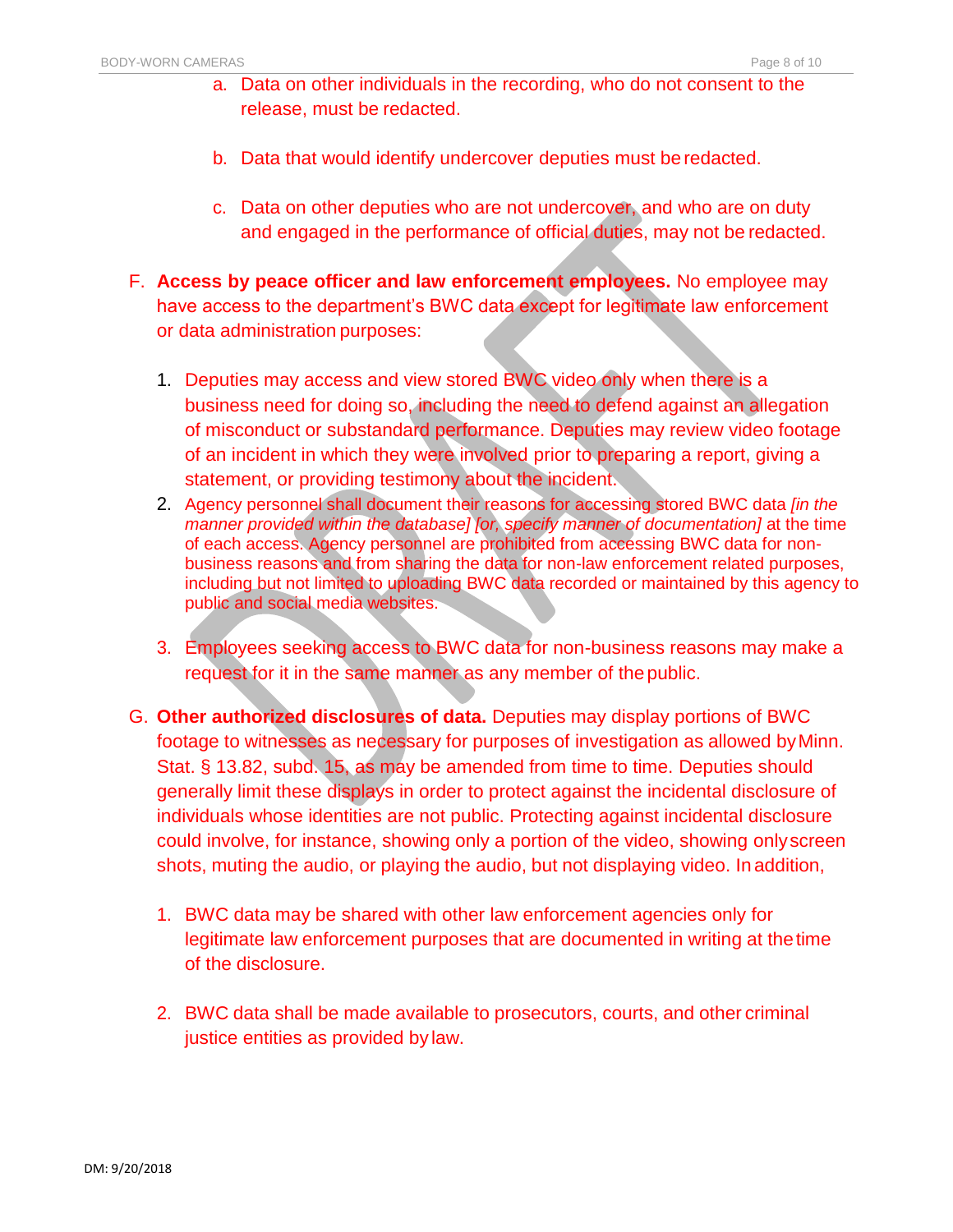#### **Data Security Safeguards**

- A. BWCs issued by the Freeborn County Sheriff's Office are designed and manufactured to prevent users from having the ability to edit, alter or erase BWC data. The BWC system utilized is designed to automatically upload BWC date to a secure server located at a secure on-site facility.
- B. Personally owned devices, including, but not limited to, computers and mobile devices, shall not be programmed or used to access or view agency BWC data.
- C. Deputies shall not intentionally edit, alter, or erase any BWC recording unless otherwise expressly authorized by the Sheriff or designee.
- D. As required by Minn. Stat. § 13.825, subd. 9, as may be amended from time totime, this office shall obtain an independent biennial audit of its BWC program.

#### **Agency Use of Data**

- A. At least once a month, supervisors will randomly review BWC usage by each deputy to ensure compliance with this policy
- B. In addition, supervisors and other assigned personnel may access BWC data for the purposes of reviewing or investigating a specific incident that has given rise to a complaint or concern about officer misconduct or performance.
- C. Nothing in this policy limits or prohibits the use of BWC data as evidence of misconduct or as a basis for discipline.
- D. Deputies should contact their supervisors to discuss retaining and using BWC footage for training purposes. Deputies' objections to preserving or using certain footage for training will be considered on a case-by-case basis. Field Training Officers may utilize BWC data with trainees for the purpose of providing coaching and feedback on the trainee's performance.

#### **Data Retention**

- A. All BWC data shall be retained for a minimum period of 90 days. There are no exceptions for erroneously recorded or non-evidentiarydata.
- B. Data documenting the discharge of a firearm by a peace deputy in the course of duty, other than for training or the killing of an animal that is sick, injured, or dangerous, must be maintained for a minimum period of oneyear.